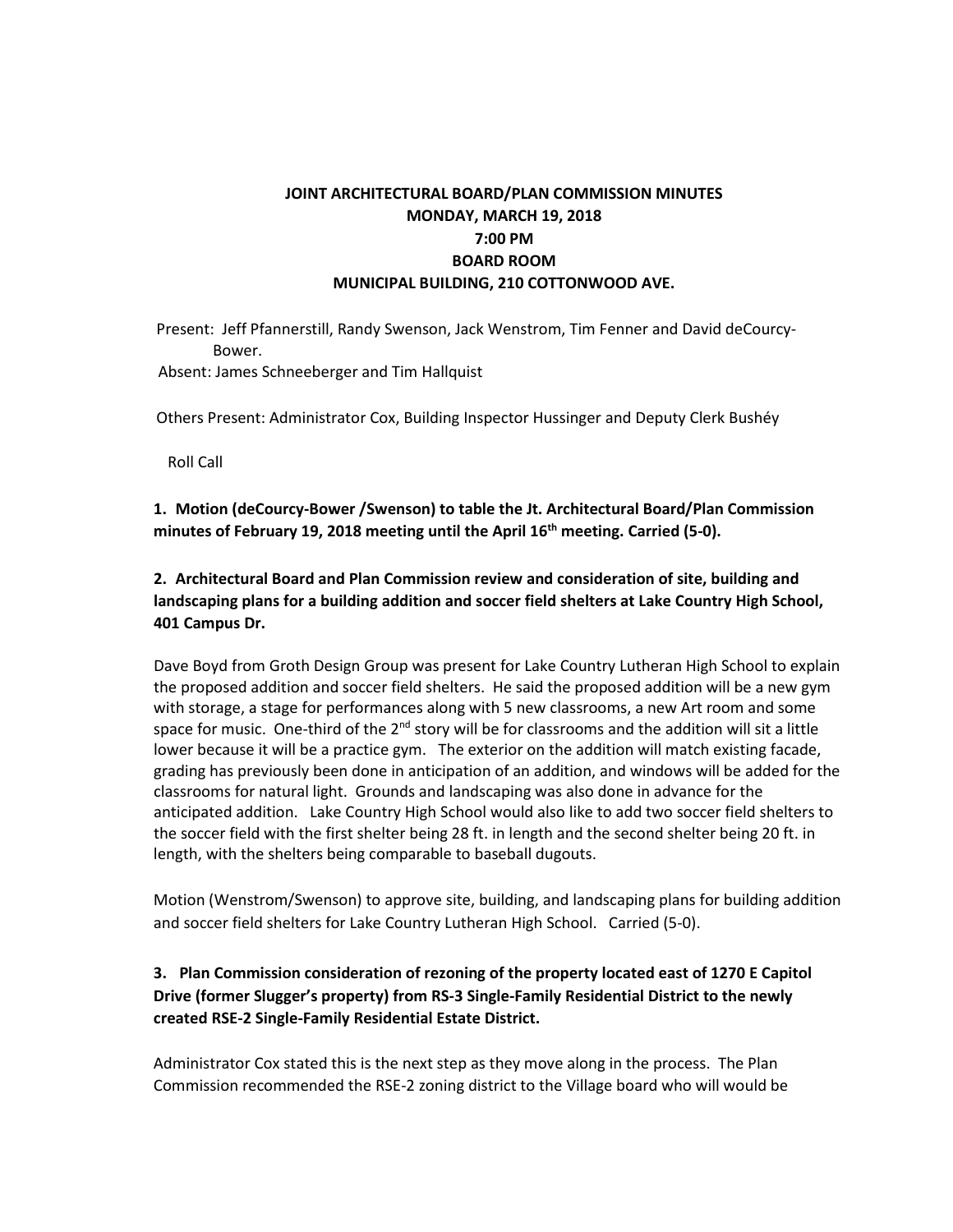considering that at the 3-26-18 Village Board meeting. Mr. Eisenhut is in the process of finalizing the CSM and the materials that go with that, for April review and he wanted to get this piece moving along as it takes a little longer for a zoning change as it needs several reviews by Plan Commission and the Village Board including the Public Hearing. The goal is to hold the hearing at the end of April along with consideration of the CSM.

Administrator Cox said The RSE-2 district is on the whole site of the property and has carried through the Upland Conservancy overlay on the back of the lot. The next step will be to hold a Public Hearing which will take place on March 26<sup>th</sup>, 2018. Fenner asked if the CSM that was prepared comply with the Zoning they are considering now in terms of frontage and area, Administrator Cox said yes. Fenner also asked if under the process, if they will assign under the official map this real estate to that district. Administrator Cox said this action will assign this property to this zoning. Fenner said he is reluctant to have any un-sewered development unless there are facts and circumstances that warrant it, but he said clearly in this case those exist. Administrator Cox said the Plan Commission will have one more look at this in April, Mr. Eisenhut will give the Plan Commission a statement that will describe the issue that will help the Plan Commission make that determination. deCourcy-Bower asked if there have been any change in the area of the Conservancy overlay since the previous. Administrator Cox said no, he took that particular version that comes out of the zoning overlays that are in the GIS right now.

Motion (Swenson/Wenstrom) to recommend to the Village Board to schedule a Public Hearing for rezone of property at 1270 E. Capitol Dr. to RSE-2 Single-Family Residential Estate District. Carried (5-0).

## **4. Plan Commission consideration of an Extraterritorial CSM for the 15-acre parcel on the east side of Campus Drive north of the Lake Country Lutheran vacant property in the Town of Merton.**

Administrator Cox stated this is pretty minor and as he stated in his memo the reason this is getting done is that this parcel did not exist before Campus Drive was created and as far they understand there are only 2 things going on in the CSM.

1. To create a lot of record and have a description for that lot including boundary pins and a legal description.

2. A dedication of about 3 ft. of right away adjacent to existing Moraine Drive behind the parcel that fronts on Gail Lane. He said staff has no reason to object and recommends approval. He also said as a reminder the Preliminary plat has previously been approved. The cul-de-sac coming in off of Moraine Drive one of the conditions of the preliminary plat was no vehicular access out on to Campus Drive and that exists on the CSM, and that is a good sign they are willing to accept that and move forward. As staff understands it is still out there and a final plat is anticipated to come through eventually. Hussinger said he suspects the Town requires a greater right of way width so this is the first step in recreating a starting point for their process, he thought. Hussinger said it is important to note that there is no vehicular access allowed out to Campus Drive and it is acknowledged on the CSM.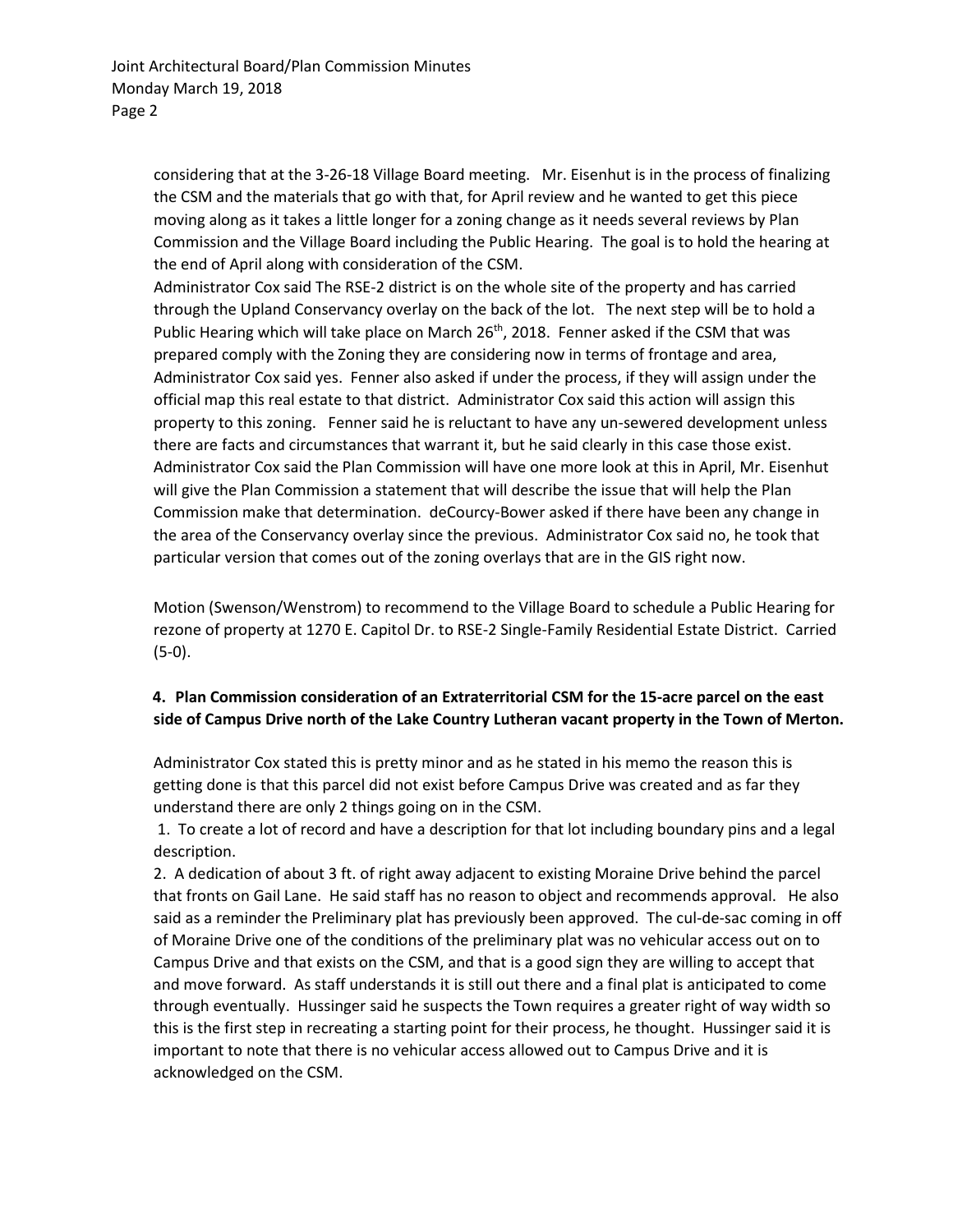DeCourcy said he knows they have been through this several times, but if Arrowhead drive were to go thru to Campus Drive at some point was it going to go to the North, Administrator Cox said yes.

Motion (deCourcy-Bower/Wenstrom) to approve the Extraterritorial CSM for the 15-acre parcel on east side of Campus Drive north of Lake Country Lutheran vacant property in the Town of Merton. Carried (5-0).

### **5. Plan Commission consideration of amendments to the Sign Code related to signage in the Institutional and Park and Recreation Districts.**

Administrator Cox said this is the Plan Commission's second look at this and this particular item was discussed at the previous meeting to allow the change in message boards could be considered in an institutional district. The language was looked at the previous meeting and now the Plan Commission will review the ordinance and decide if to recommend approval to the Village Board. Fenner asked if changeable copy reader board includes not only electronic but also letters etc., and Administrator Cox said yes they are all included in on lump. Hussinger said it is important to note that condition #4 every sign & sign location is unique. He said what might be ok in one area might not be ok in another area like downtown or next to house. Administrator Cox said what they may allow on for example North Shore Ave they may not allow on E. Capitol or E. Imperial. Pfannerstill said each one of these type issues will be case by case because the surrounding areas could be so different.

Motion (Fenner/deCourcy-Bower) to recommend to the Village Board the zoning sign amendment as presented. Carried (5-0)

# **6. Plan Commission discussion related to Conditional Use Permits and, specifically, Conditional Uses in the Q-1 Quarrying/Extractive District including potential amendments to the Hartland Zoning Code.**

Administrator Cox said this discussion is a very preliminary and very early on conversation. He said we are not at a point of hard recommendations at this point. He said he just wanted to introduce the topic and talk a little bit about some of the issues the Village faces with the change in the state law. He said as some background, he sent them the Act and the Villages Conditional Use ordinances. He said Commissioner Fenner provided some material that came from a law firm that works with a number of Towns Associations which talks about the new law and some of its impacts. The author works for the Town of Delafield, and Delafield just moved forward on a moratorium on Conditional Use permits. Administrator Cox said the reason they did that is because they are very heavy users of Conditional Use permits, virtually everything they approve in regards to residential development is done by Conditional Use, and that is not the case in Hartland. Fenner said he read everything including the code and the new law. He said looking at what we have now compared to what the law seems to say we have to have, he identified a number of issues and concerns he would invite staff to address as they attempt to do this. First and foremost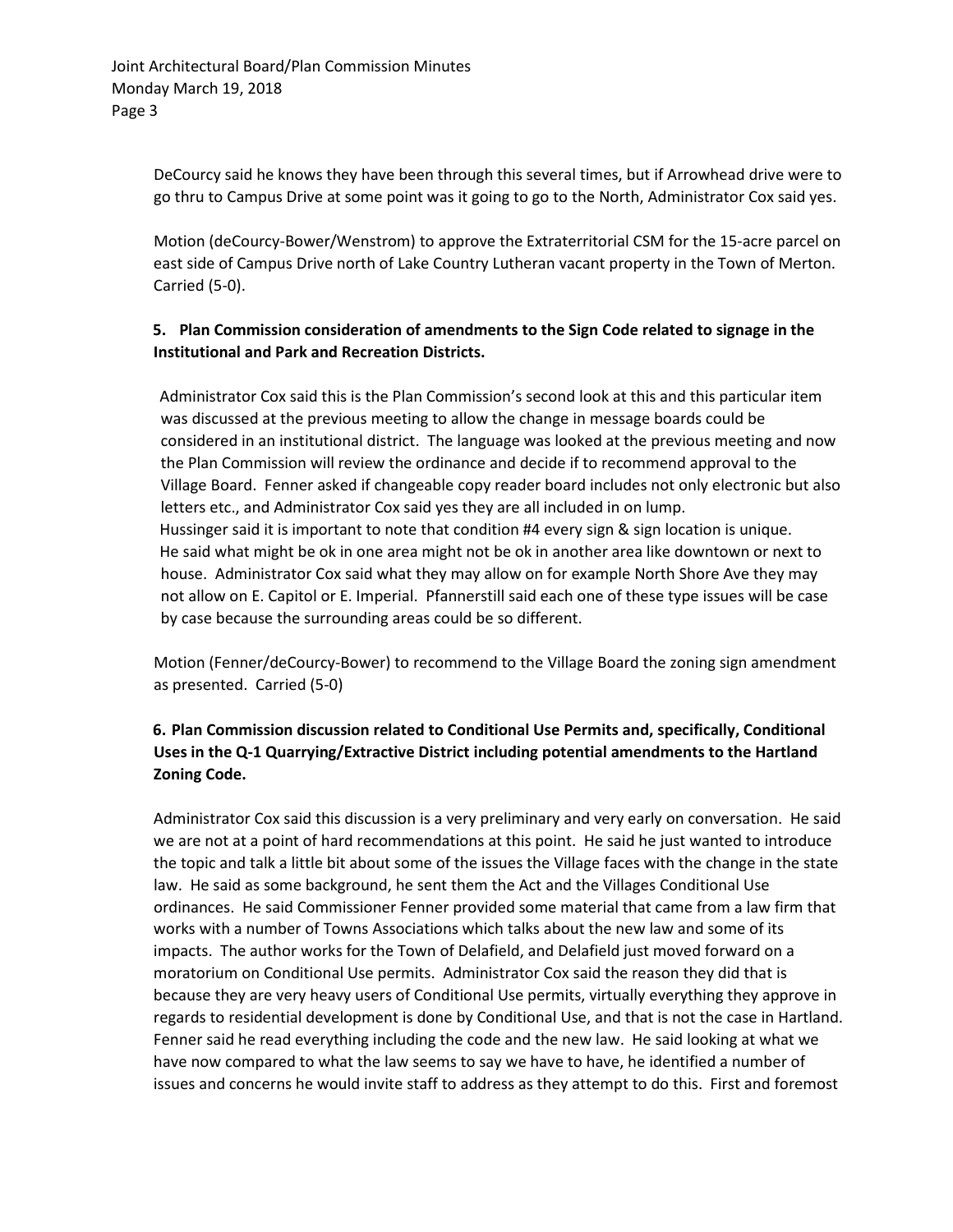he said when someone comes in for authorization whether it be for a Conditional Use or zoning change, he would like to see our ordinances provide that the applicant has to submit a written narrative with the application which demonstrates how the Conditional Use or zoning requirements will be met and satisfied; and attach any reports, engineering studies, etc. to that application. He said the burden of proof particularly for Conditional Uses, is basically that the applicant has to satisfy those elements and standards that are being imposed. He said rather than have staff try to draft something simply because the applicants have not done anything, he said the burden should be on them to go thru our ordinances and tell us how they are going to satisfy the standards. He said he would like to have that written in somewhere as part of the process of the amendment. One of the other things related to that is juridical issue, he said currently the Commission acts as an advisor board to the Village board. He said if you read the materials in there, you will see that the legislature has essentially made the Conditional Use process not a legislative process but a quasi-judicial process which suggests now when we do things we are going to in essence have something akin to finding some fact and conclusions of support of action that are being taken. He went on to say the materials suggest that perhaps Conditional Uses are no longer to be reviewed by the Village Board and the Plan Commission's action are final because there is a 30 day review to the circuit court. He went on to say some of the materials suggest maybe you could continue to go to the Village Board for approval but he said if that is the case then the Village Board would be acting in the quasi-judicial capacity too.

Hussinger stated, doesn't the Plan Commission dive and expose details and sort of prepare it for the Village Board. Fenner went on to ask when Administrator Cox discusses this with the Village Council, one of the issues should be, is a Conditional Use from the Village Board now or from the Plan Commission because of the juridical issue? Administrator Cox said what was raised in the piece from Eric Larson was, has it now become a quasi-judicial and non-legislative. And every action you have reviewed has been a piece in the legislative cod, because then it goes up to the Village Board and they make a decision based on sometimes factors other than fact. Fenner said if it does, then the question becomes what is the standard of review by the Village Board now. Administrator Cox said that is certainly the question in the case of Conditional Uses. Fenner said he thinks we need some legal advice, what our attorneys believe is the role of the Village Board assuming it is to continue in some capacity with Conditional Uses. Pfannerstill added that is one of the main reasons that there is a Plan Commission and Arch. Board. He said instead of having an 8 hour Village Board meeting there are commissions that are set up that have people look into these things with people that are more insightful and more familiar. He said what he does agree with, is the way the law is written. He said if everything that has to be met, every stipulation to be provided in a Conditional Use is met, then the Plan Commission does its homework and says yes they have met everything the Village Board can't say no simply because they don't think that is the best use. He went on to say if the Plan Commission missed something and then it is caught then Village Board can say this isn't being met.

Hussinger said in the Q-1 district there are 11 specific Conditional Uses permitted but they are generic, like mixing of asphalt but it doesn't tell us what time of operation, odor, smoke etc., and so we need to develop those standards. He then asked does that get hammered out here at Plan Commission as part of the Site Plan of Operations. Fenner said he thinks in an ordinance. He said what he has seen in communities is they have a section for Conditional Uses like us and then they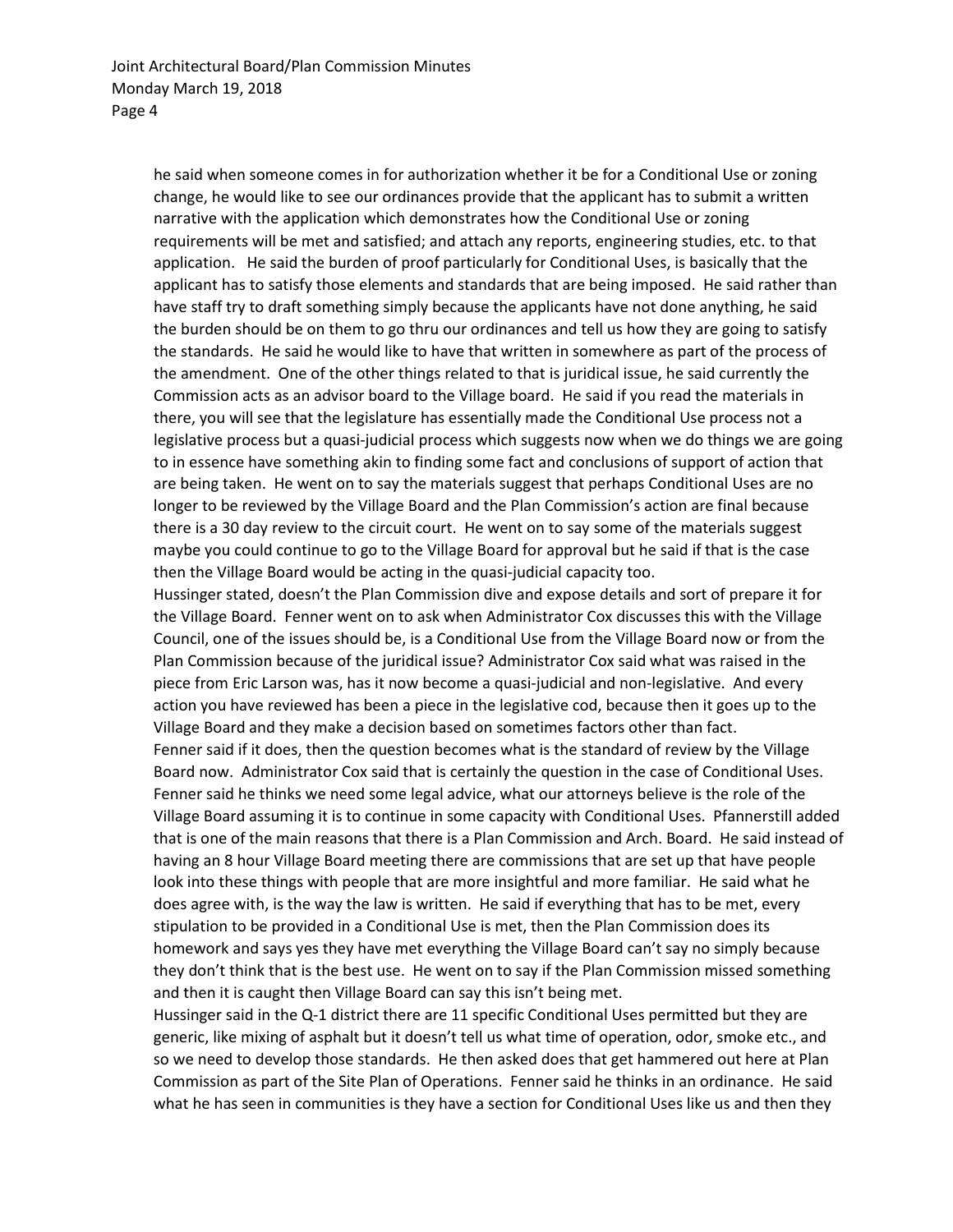have a section of approval standards that are very general in nature. He said then what happens is you go to the Zoning district, you see permitted uses, conditional uses and then you will see specific standards relating to that conditional use in that district. He went on to say he likes the approach the Village has taken here, where there is a general section that simply defines the general standards. He said then you have to go to the next level on the specifics, and that means a district by district review. Hussinger said so you are satisfying both standards, the general and the specific and Fenner said yes. Pfannerstill said with the law change it came up to the discretion of either the Plan Commission or the Village Board, however if you get someone that really wants to mince words, there needs to be more concrete, black and white listings where you go to the general and then the subsection of the specifics that pertain to that item.

Fenner said the one thing they do that is consistent is, that any use/permitted use as well as a Conditional Use requires a site plan. He said because if we were going to make it specific to Conditional Uses, we would have to make it part of the hearing process and after reading this he likes that approach. Administrator Cox said the requirement for a Site Plan is elsewhere in the code for commercial or non-residential.

Fenner said the material suggests that if someone has the opportunity to quarry, if we believe the that operation is going to cause water runoff to Bark River and we are going to deny on that basis; they have the right to come in and say ok here is what I'm going to do to stop that. So as part of the process he said he assumes those kind of things you would want to come to the Plan Commission level rather than the Village Board. Plus we have to figure out procedurally how that is going to fit into the process. Fenner said one thing he would like to see for every Conditional Use permit, is that they have provisions indicating that it can be revoked in the event the conditions aren't satisfied. He said there should be timeframes if the conditions require construction activities and letters of credit, to enhance or enforce construction.

Pfannerstill pointed out there are things in place in the code that address violations and penalties. Fenner brought up the topic of a Public Hearing and that it if is done in a quasi-judicial manor the practice in most businesses is that it is done under oath and that opens the door to examination and cross examination. Administrator Cox said that is one of the comments in there, that it may change the flavor of the Public Hearing.

Fenner said this not only applies to Conditional Uses but to special exceptions also and special exception permits are issued by the Zoning Board of Appeals. He said he didn't know if our ordinance authorizes it, so he asked if we need to be looking at any amendments to the ordinances for the Zoning Board of Appeals. Administrator Cox said he didn't think so, because we don't use exceptions and Hussinger said that is something that is heard at the Village Board level. There was brief continued discussion on Special Exceptions.

Hussinger said we are talking about 2 things, procedurally how to modify our process and code. Plus also, do we want to discuss specific standards down at the gravel pit. Administrator Cox said the issue we are facing is, we are going to have to try move forward on attempting to create standards and one of the things we have been looking at is using some of our previous Conditional Use permit and try to get things laid out. Administrator Cox added that there are performance standards in the code. deCourcy-Bower brought up 2 points –